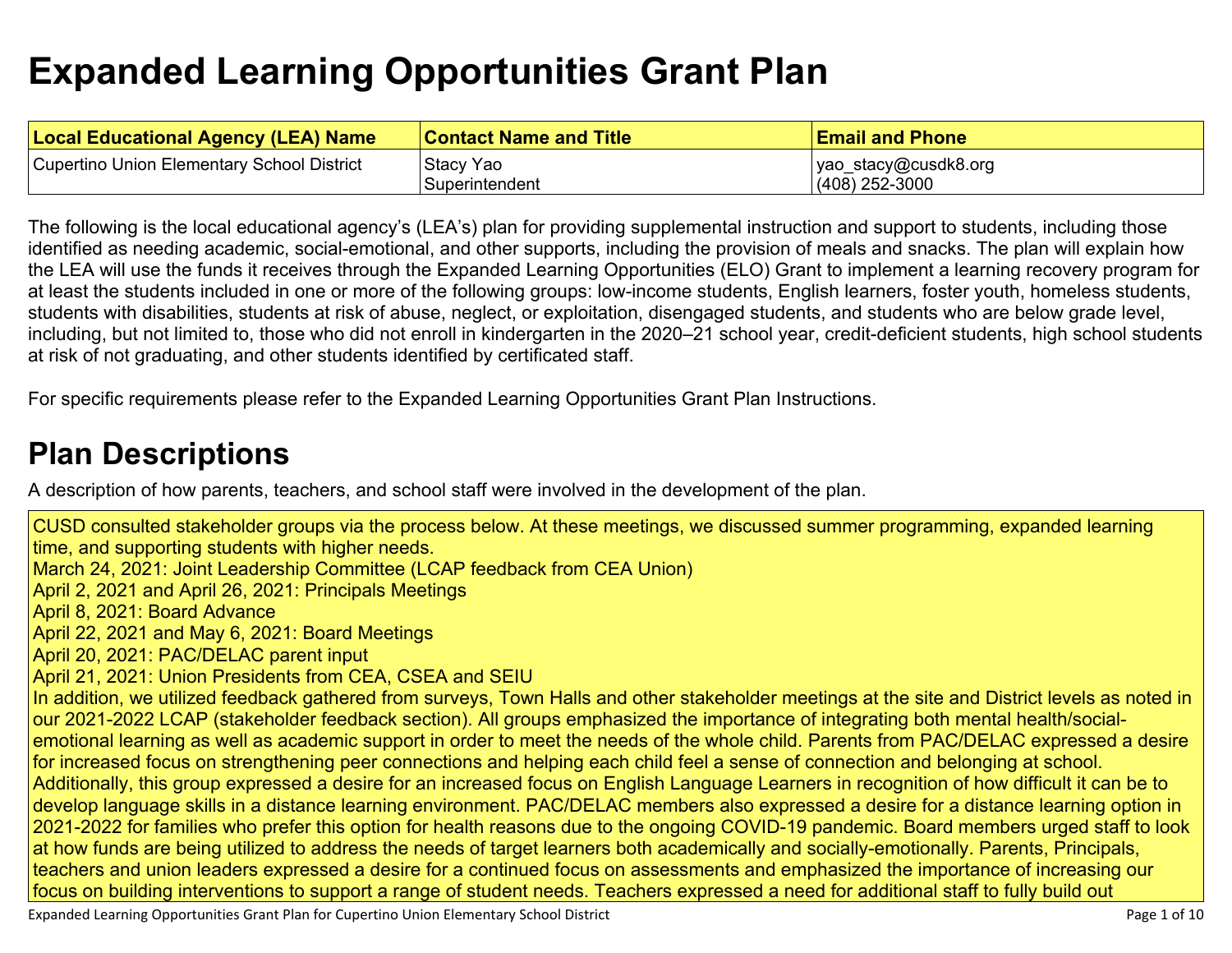interventions at all sites as well as upgrades to classroom technology. Board members and the community members who made public comment emphasized the importance of high quality, engaging summer programs and other opportunities for extended learning as a critical opportunity to address learning loss for students with higher needs. Board members also emphasized the importance of upgrading infrastructure to support the integration of instructional technology to support personalized learning as well as the value of temporarily reducing class size to ensure a return to a regular in-person school schedule in 2021-2022. All of this input influenced the development of our plan as described below.

A [description](#page-8-2) of how students will be identified and the needs of students will be assessed[.](#page-8-2)

Summer Elevate Math Program: For our virtual Elevate Math program, we are focusing on current third through seventh grade students who are performing one grade level below in mathematics (iReady "yellow"). This program is designed to provide a boost for students who are performing just below grade level in order to support their success in mathematics the following school year. In addition, all CUSD students will have access to iReady through the month of July to practice skills using the personalized My Path program. When students return in the fall, we will administer the iReady Math diagnostic to gather current performance levels in order to target support during the 2021-2022 school year. Benchmark assessments will be administered at least three times during the school year. Parents will receive regular reports of student progress via parent reports in ParentVue. These reports include assessment scores and information from iReady as well as the SEL Panorama Survey results with tips for parents. In addition, parents are provided with progress updates at October conferences (elementary school) as well as through quarterly middle school progress reports. Additionally, parents receive formal report cards three times per school year (trimesters) in elementary school and twice per school year in middle school (semester). Parents of students who are being monitored and supported through the IEP, SST or 504 process also have opportunities to participate in progress update meetings at least once annually. Additionally, we will utilize our new Panorama Student Success Platform to identify target students and track progress in a digital timeline which includes data, anecdotal notes, and interventions.

Summer Bridge Program and Learning Support Hubs: For our summer bridge program and before/after school support programs, we will use the methods and assessments identified in our Phase 2 Learning Hub plan to identify students and target needs. As a first step, we will prioritize students who meet criteria in all three focus areas: Priority groups, At-Risk-Academics and/or Mental Health, At-Risk Engagement. If we can provide additional support for students beyond those who meet these criteria, we will then prioritize students who meet criteria in two of the three areas.

Area I: Priority Groups

Students with disabilities, English Learners, foster youth, homeless students, students at risk of abuse or neglect, and other "Tier 3" students as defined by school sites.

Area II: At Risk Academics and/or Mental Health

iReady Reading and/or Math ("Red" zone): This assessment is administered at least three times during the school year, including a fall diagnostic (K-8 for Math and 6-8 for ELA)

1 year or more below benchmark on District reading assessments (Rigby and Literably) This assessment is administered at least three times during the school year K-5

Progress on IEP goals (progress on 50% or more of goals applicable during Distance Learning not measured and/or significantly below expected progress). Student progress is monitored by the IEP team.

Expanded Learning Opportunities Grant Plan for Cupertino Union Elementary School District **Page 1 and Containing** Page 2 of 10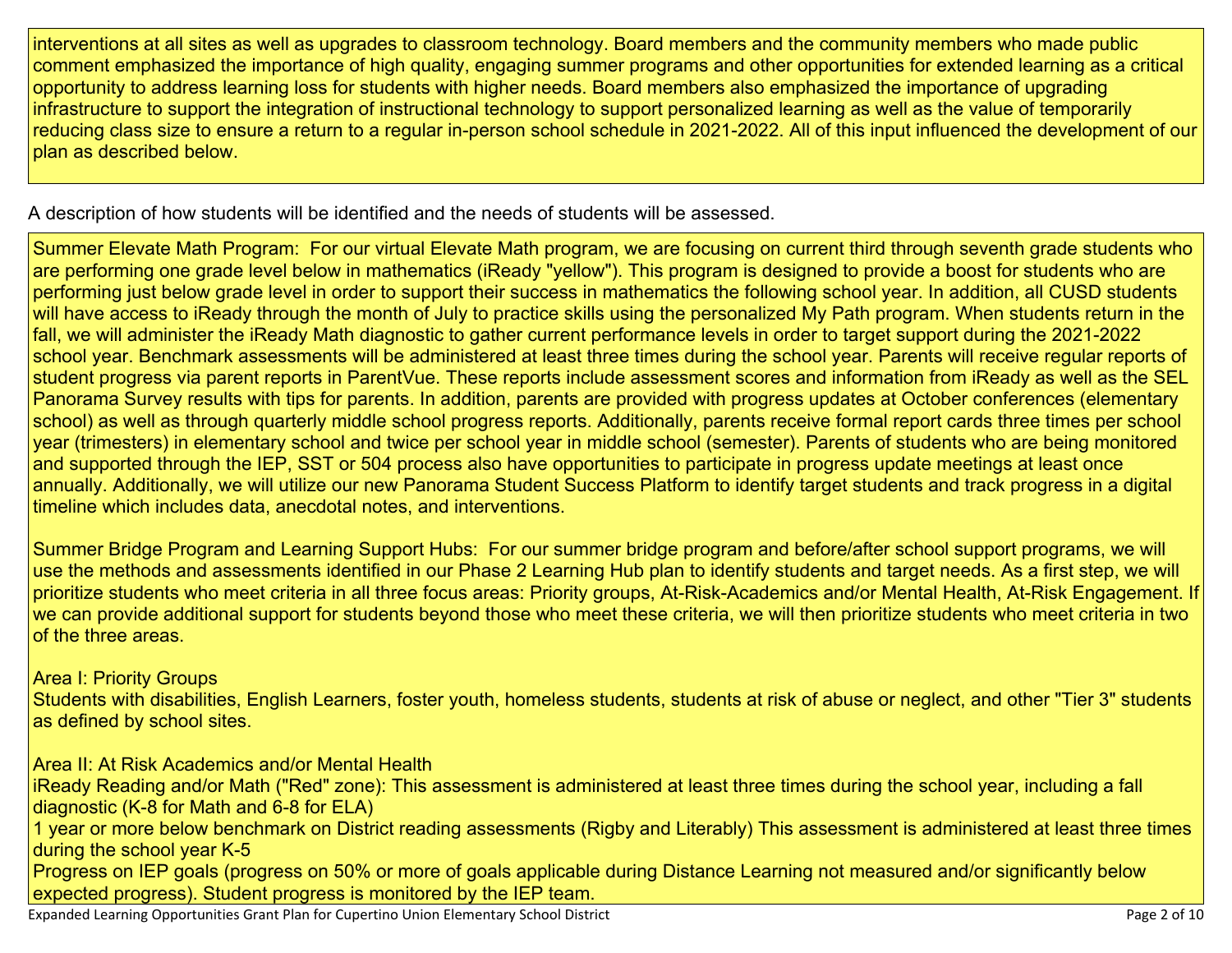For middle school, "D" or "F" in core areas on spring 2021 report card (English Language Arts, Mathematics, Science, Social Studies). Grades are monitored by site CST/SST teams and principals For mental health, students who are receiving school counseling provided by the District as part of Tier 2 or Tier 3 support

Area III: At-Risk Engagement

Weekly Engagement Record (Below 60% for two weeks or longer in core areas: ELA, Math, ELD) in 2020-2021 and/or at-risk attendance in 2021-2022. Attendance is monitored by site CST/SST teams and principals

IEP/SST teams determines that student was not regularly engaging in Distance Learning and/or is not regularly engaging in learning at school.

A description of how parents and guardians of students will be informed of the opportunities for [supplemental](#page-8-3) instruction and support[.](#page-8-3)

Following Board approval of our plan, opportunities for supplemental instruction and support with be shared with all CUSD families through Board Briefs communication (provided in a variety of languages), including information about how student eligibility will be determined. Invitations to participate will be sent by school sites, as noted below.

Summer Support: The Educational Services department will support school sites in identifying students that meet the criteria for additional support. Next, we will reach out to parents/guardians of these students to provide information about programs for supplemental instruction and support during summer. This communication will include phone calls and emails to families from the school site. For families that need translation, we can provide translated documents via our new Parent Square tool and we also have the ability to arrange for "live" translators for virtual meetings. If sites have trouble reaching a student's family, the principal will work with our Engagement and Community Resource Specialist to make contact and provide information.

Before/after school Learning Hubs: School sites will follow the same process above, taking the lead on identifying students and contacting families.

Mental Health: Principals and our Mental Health program managers will work together to use our CUSD referral process in order to identify students who need additional support. Counselors will reach out to parents to request permission for students to participate in school counseling.

A description of the LEA's plan to provide [supplemental](#page-8-4) instruction and support[.](#page-8-4)

Area 1: Extending Instructional Learning Time EL1: Provide summer learning intervention programs in English Language Arts and Mathematics (summer 2021 and 2022)

Area 2: Accelerating Progress to Close Learning Gaps

EL2: Strengthen Tier 2 and Tier 3 reading intervention programs at all school sites - Sonday System, LLI, Heggerty Phonemic Awareness EL3: Launch Tier 1 community tutoring program at targeted sites to guide students' reading practice and progress on a weekly basis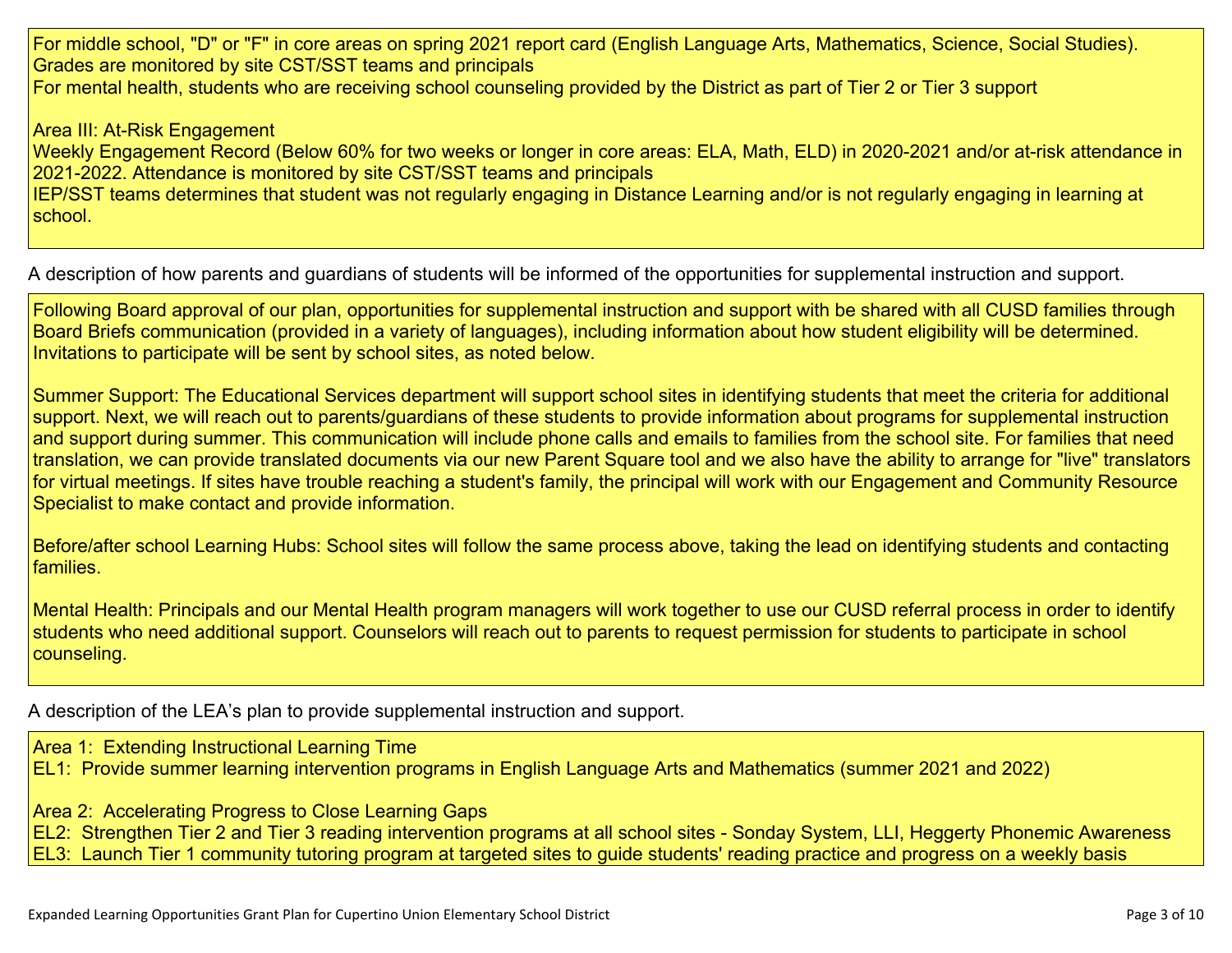EL4: Support student learning with paraprofessionals (IAs) to increase small group and 1:1 support for students - minimum 10% of total grant for the time paras are providing supplemental instruction and support EL5: Temporarily reduce class size in Grades 4-8 in order to provide more personalized support for students before they transition to middle school/high school Area 3: Integrated Student Supports EL6: Increase mental health staff, associates and interns in order to provide tiered counseling support for students referred by school sites EL7: Provide flexible funds to school sites to enhance and support the social-emotional well-being of students as outlined in SPSAs and guided by a District framework Area 4: Community Learning Hubs EL8: Provide before/after school learning support hubs in order to provide targeted support for students with higher needs EL9: Enhance technology at all sites and purchase additional devices to ensure that students can access learning before/during and after school Area 6: Additional Academic Services EL10: Additional teacher work days in 2021-2022 for home-school partnership conferences with parents and student goal setting at the start of the 2021-2022 school year. EL11: Increase staff to complete overdue special education assessments and provide special education services to support students Area 7: Professional Development EL12: Provide professional development for certificated and classified staff Notes: EL 10 requires negotiation with the union(s) and we remain open to other options for addressing this area of need. Area 5 (credit recovery) does not apply to a K-8 district.

### **[Expenditure](#page-9-0) Pla[n](#page-9-0)**

The following table provides the LEA's expenditure plan for how it will use ELO Grant funds to support the supplemental instruction and support strategies being implemented by the LEA.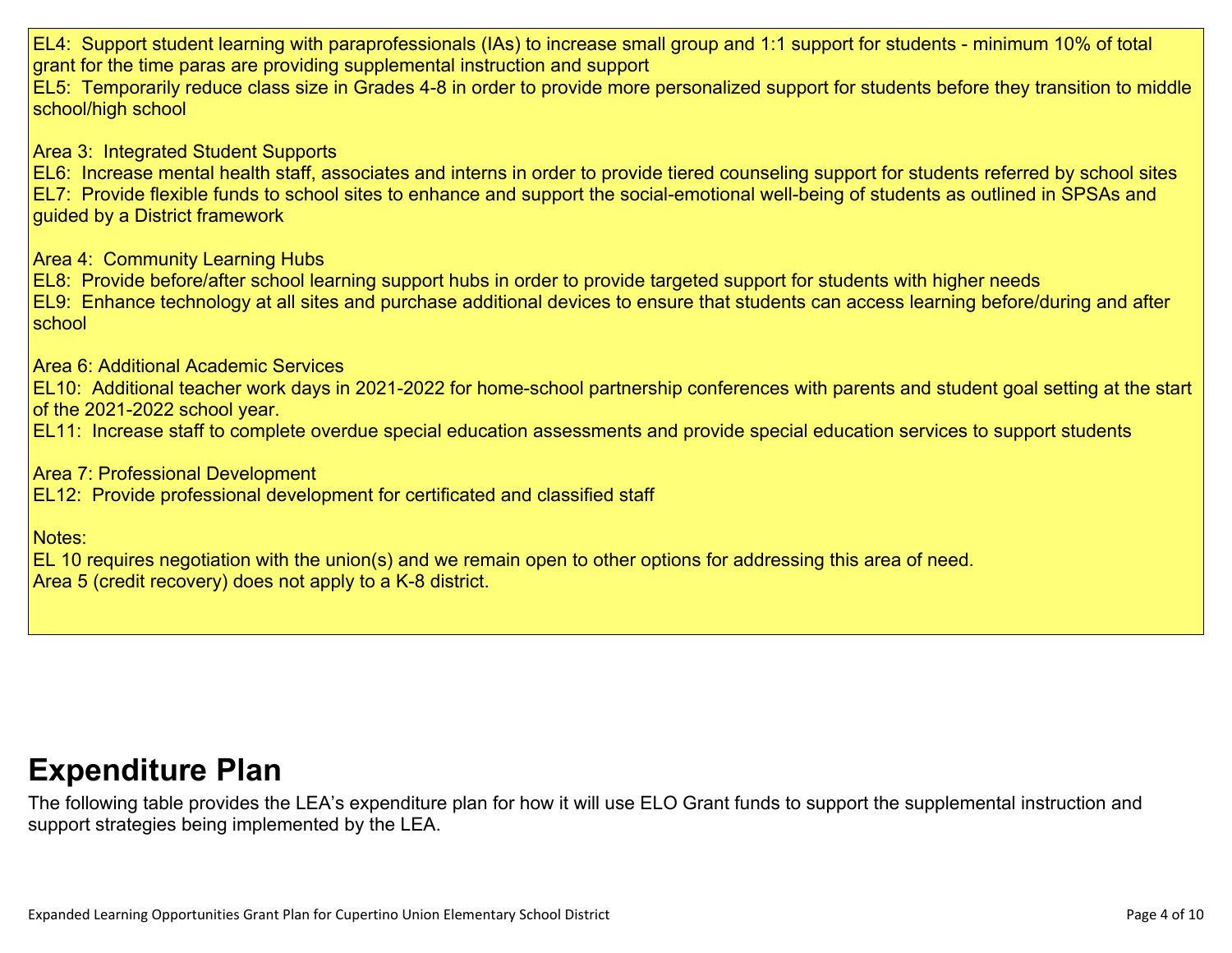| <b>Supplemental Instruction and Support Strategies</b>                                                                                                    | <b>Planned Expenditures</b> | <b>Actual Expenditures</b> |
|-----------------------------------------------------------------------------------------------------------------------------------------------------------|-----------------------------|----------------------------|
| Extending instructional learning time                                                                                                                     | \$900,000                   |                            |
| Accelerating progress to close learning gaps through the implementation, expansion,<br>or enhancement of learning supports                                | \$2,642,627                 |                            |
| Integrated student supports to address other barriers to learning                                                                                         | \$1,140,000                 |                            |
| Community learning hubs that provide students with access to technology, high-speed<br>internet, and other academic supports                              | \$3,132,000                 |                            |
| Supports for credit deficient students to complete graduation or grade promotion<br>requirements and to increase or improve students' college eligibility | \$0                         |                            |
| Additional academic services for students                                                                                                                 | \$1,088,000                 |                            |
| Training for school staff on strategies to engage students and families in addressing<br>students' social-emotional health and academic needs             | \$780,000                   |                            |
| <b>Total Funds to implement the Strategies</b>                                                                                                            | \$9,682,627                 |                            |

A description of how ELO Grant funds are being [coordinated](#page-9-1) with other federal Elementary and Secondary School Emergency Relief Funds [received](#page-9-1) by the LEA.

CUSD is maximizing all funds to support a high-quality learning experience for all students, aligned to our Strategic Plan, distance learning model, and reopening needs. Funds are coordinated across sources to meet our most urgent and strategic needs in preparing our learning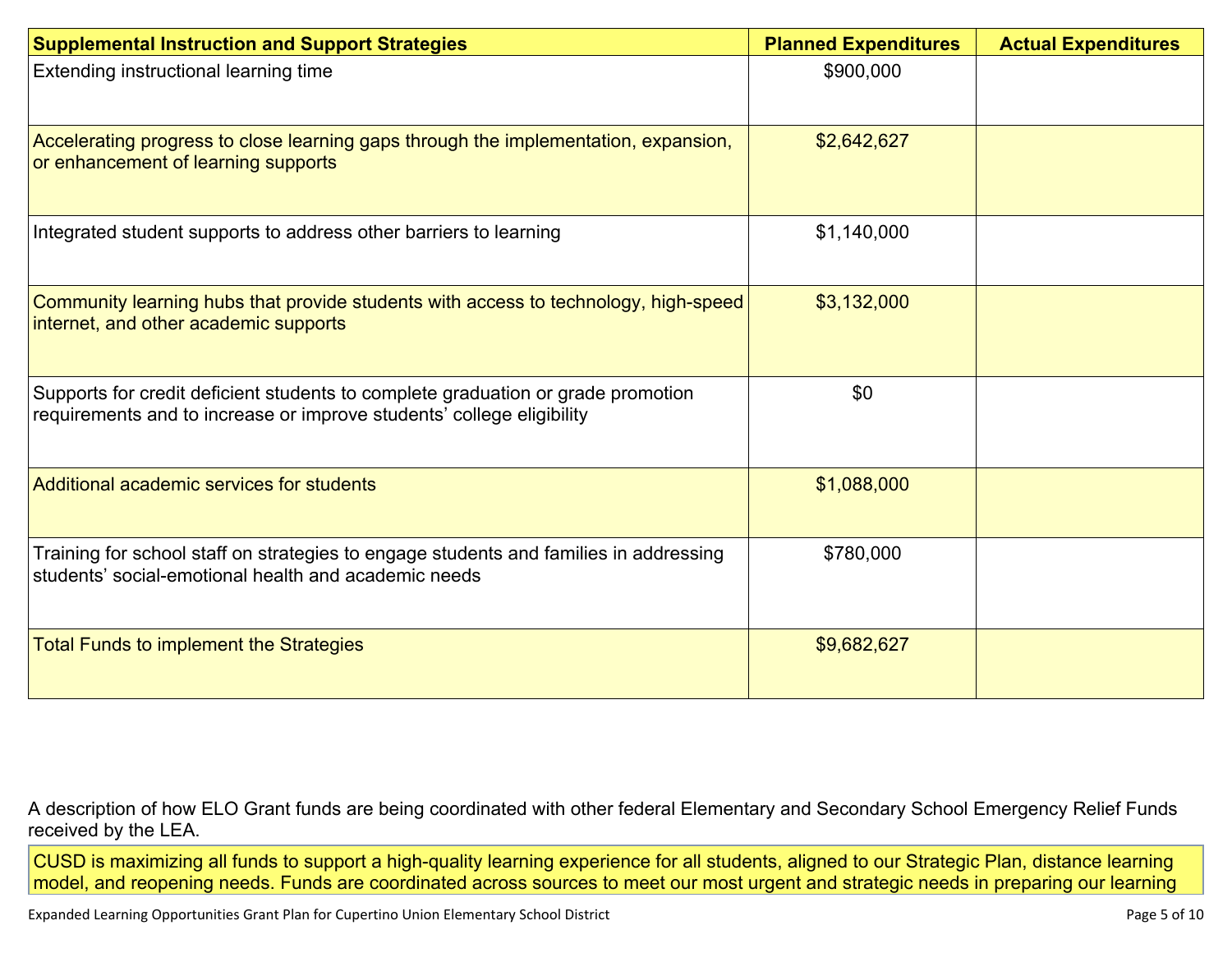environments in all phases of our reopening plan, with a high priority on preparing for in-person learning and a full reopening (full schedule/5 days per week) for the start of the 2021-2022 school year. Moreover, there are specific expenditures aligned to meeting the needs of our students who require additional support. The expenditures fall into various categories, which include: student participation and engagement, positions, technology devices and infrastructure, custodial cleaning and supplies, student nutrition, and other operational needs. Additionally, resources were purchased to support schools' individual needs, activities to address the needs of low-income students, students with disabilities, English learners, homeless students, and foster youth.

Elementary and Secondary School Emergency Relief Fund (ESSER II): \$1,102,726

Elementary and Secondary School Emergency Relief Fund (ESSER III): \$2,453,952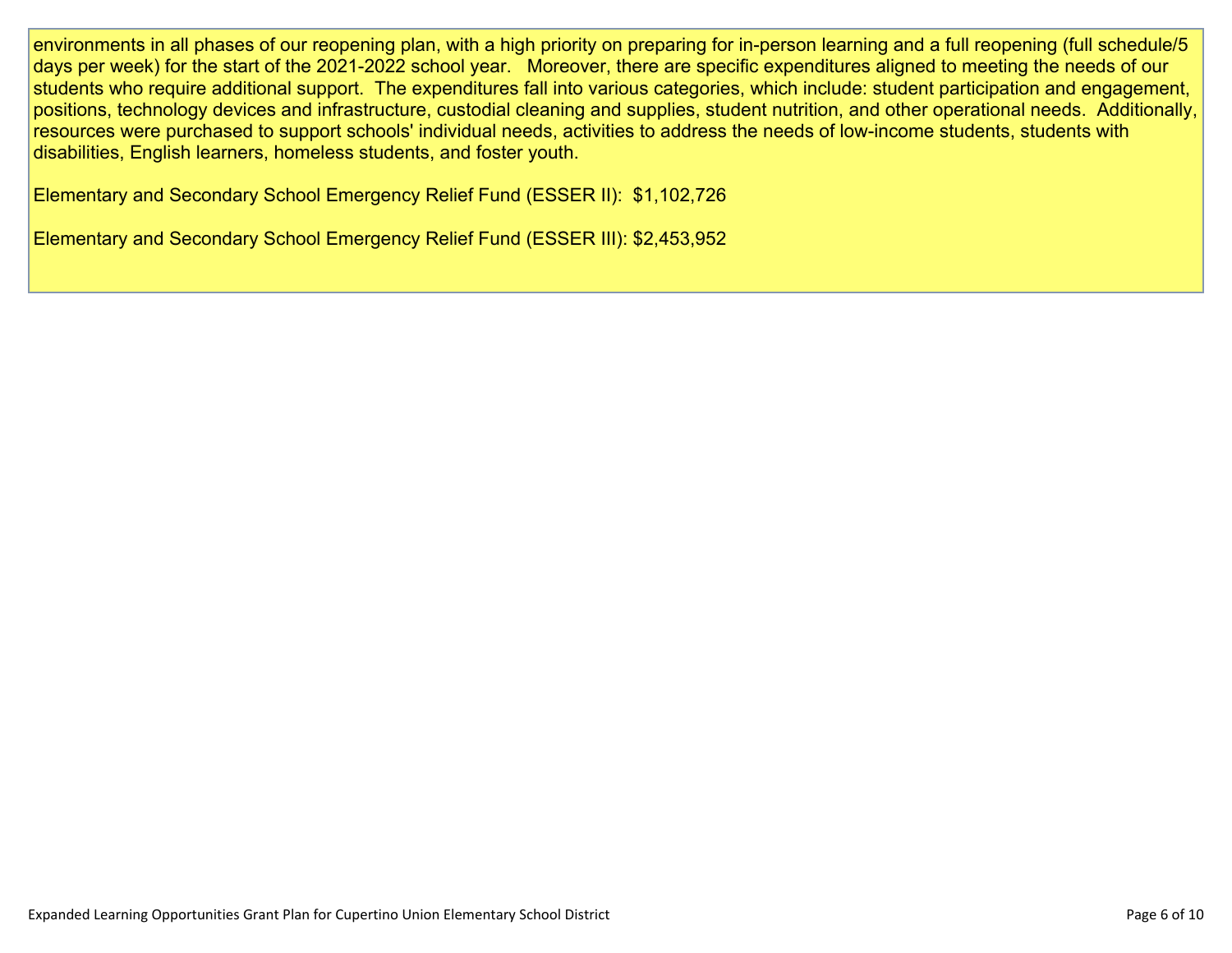### <span id="page-6-0"></span>**Expanded Learning Opportunities Grant Plan Instructions: Introduction**

The Expanded Learning Opportunities Grant Plan must be completed by school districts, county offices of education, or charter schools, collectively referred to as Local Educational Agencies (LEAs), that receive Expanded Learning Opportunities (ELO) Grant funds under California *Education Code* (*EC*) Section 43521(b). The plan must be adopted by the local governing board or body of the LEA at a public meeting on or before June 1, 2021, and must be submitted to the county office of education, the California Department of Education, or the chartering authority within five days of adoption, as applicable. The plan must be updated to include the actual expenditures by December 1, 2022.

For technical assistance related to the completion of the Expanded Learning Opportunities Grant Plan, please contact *[ELOGrants@cde.ca.gov](mailto:ELOGrants@cde.ca.gov).*<mailto:lcff@cde.ca.gov>

### **Instructions: Plan Requirements**

An LEA receiving ELO Grant funds under *EC* Section 43521(b) is required to implement a learning recovery program that, at a minimum, provides supplemental instruction, support for social and emotional well-being, and, to the maximum extent permissible under the guidelines of the United States Department of Agriculture, meals and snacks to, at a minimum, students who are included in one or more of the following groups:

- low-income.
- English learners,
- foster youth,
- homeless students,
- students with disabilities.
- students at risk of abuse, neglect, or exploitation,
- disengaged students, and
- students who are below grade level, including, but not limited to, those who did not enroll in kindergarten in the 2020–21 school year, creditdeficient students, high school students at risk of not graduating, and other students identified by certificated staff.

For purposes of this requirement

- "Supplemental instruction" means the instructional programs provided in addition to and complementary to the LEAs regular instructional programs, including services provided in accordance with an individualized education program (IEP).
- "Support" means interventions provided as a supplement to those regularly provided by the LEA, including services provided in accordance with an IEP, that are designed to meet students' needs for behavioral, social, emotional, and other integrated student supports, in order to enable students to engage in, and benefit from, the supplemental instruction being provided.
- "Students at risk of abuse, neglect, or exploitation" means students who are identified as being at risk of abuse, neglect, or exploitation in a written referral from a legal, medical, or social service agency, or emergency shelter.

*EC* Section 43522(b) identifies the seven supplemental instruction and support strategies listed below as the strategies that may be supported with ELO Grant funds and requires the LEA to use the funding only for any of these purposes. LEAs are not required to implement each supplemental instruction and support strategy; rather LEAs are to work collaboratively with their community partners to identify the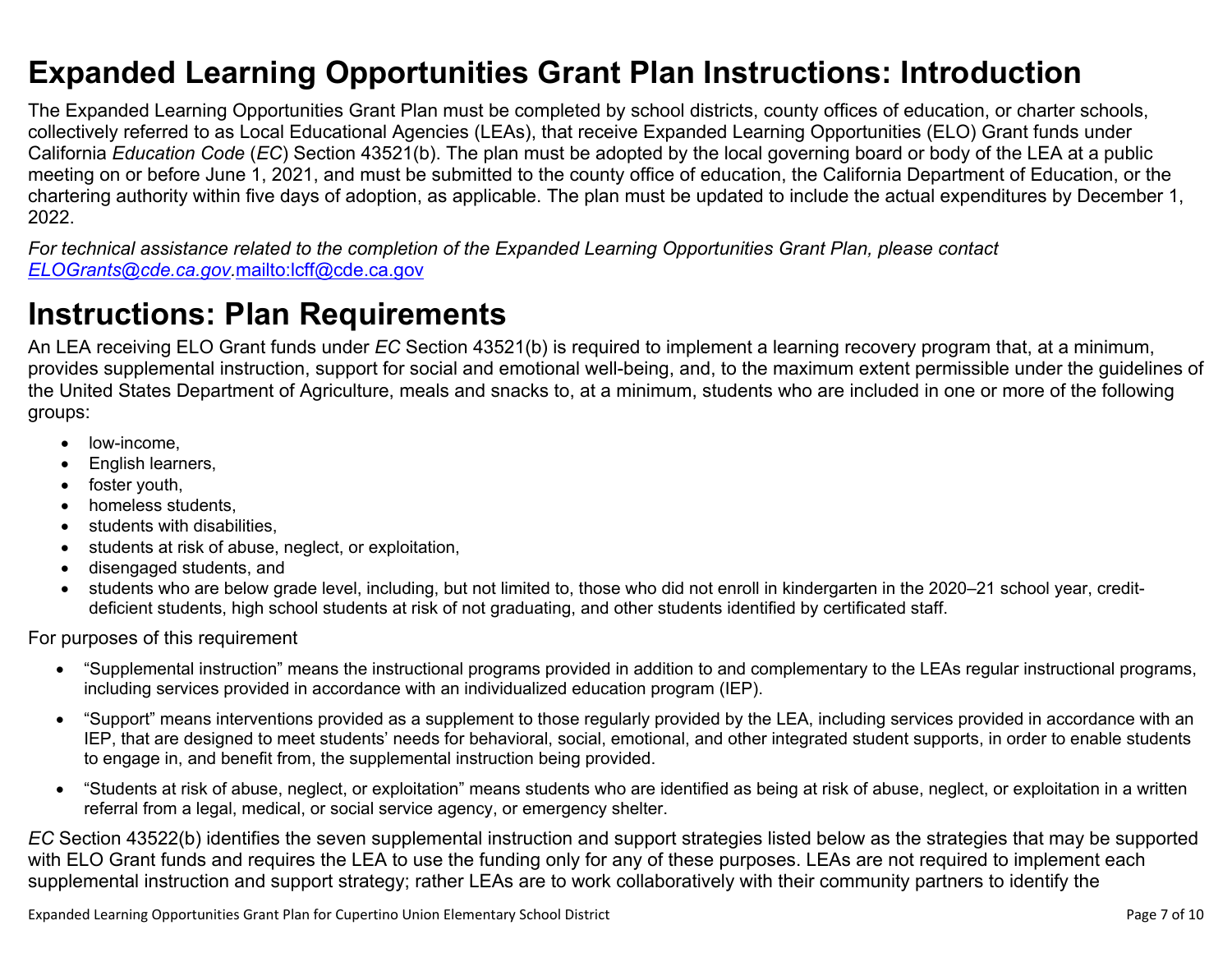supplemental instruction and support strategies that will be implemented. LEAs are encouraged to engage, plan, and collaborate on program operation with community partners and expanded learning programs, and to leverage existing behavioral health partnerships and Medi-Cal billing options in the design and implementation of the supplemental instruction and support strategies being provided (*EC* Section 43522[h]).

The seven supplemental instruction and support strategies are:

- 1. Extending instructional learning time in addition to what is required for the school year by increasing the number of instructional days or minutes provided during the school year, providing summer school or intersessional instructional programs, or taking any other action that increases the amount of instructional time or services provided to students based on their learning needs.
- 2. Accelerating progress to close learning gaps through the implementation, expansion, or enhancement of learning supports including, but not limited to, any of the following:
	- a. Tutoring or other one-on-one or small group learning supports provided by certificated or classified staff.
	- b. Learning recovery programs and materials designed to accelerate student academic proficiency or English language proficiency, or both.
	- c. Educator training, for both certificated and classified staff, in accelerated learning strategies and effectively addressing learning gaps, including training in facilitating quality and engaging learning opportunities for all students.
- 3. Integrated student supports to address other barriers to learning, such as the provision of health, counseling, or mental health services, access to school meal programs, before and after school programs, or programs to address student trauma and social-emotional learning, or referrals for support for family or student needs.
- 4. Community learning hubs that provide students with access to technology, high-speed internet, and other academic supports.
- 5. Supports for credit deficient students to complete graduation or grade promotion requirements and to increase or improve students' college eligibility.
- 6. Additional academic services for students, such as diagnostic, progress monitoring, and benchmark assessments of student learning.
- 7. Training for school staff on strategies, including trauma-informed practices, to engage students and families in addressing students' socialemotional health needs and academic needs.

As a reminder, *EC* Section 43522(g) requires that all services delivered to students with disabilities be delivered in accordance with an applicable IEP.

#### **Fiscal Requirements**

The following fiscal requirements are requirements of the ELO grant, but they are not addressed in this plan. Adherence to these requirements will be monitored through the annual audit process.

- The LEA must use at least 85 percent (85%) of its apportionment for expenditures related to providing in-person services in any of the seven purposes described above.
- The LEA must use at least 10 percent (10%) of the funding that is received based on LCFF entitlement to hire paraprofessionals to provide supplemental instruction and support through the duration of this program, with a priority for full-time paraprofessionals. The supplemental instruction and support provided by the paraprofessionals must be prioritized for English learners and students with disabilities. Funds expended to hire paraprofessionals count towards the LEAs requirement to spend at least 85% of its apportionment to provide in-person services.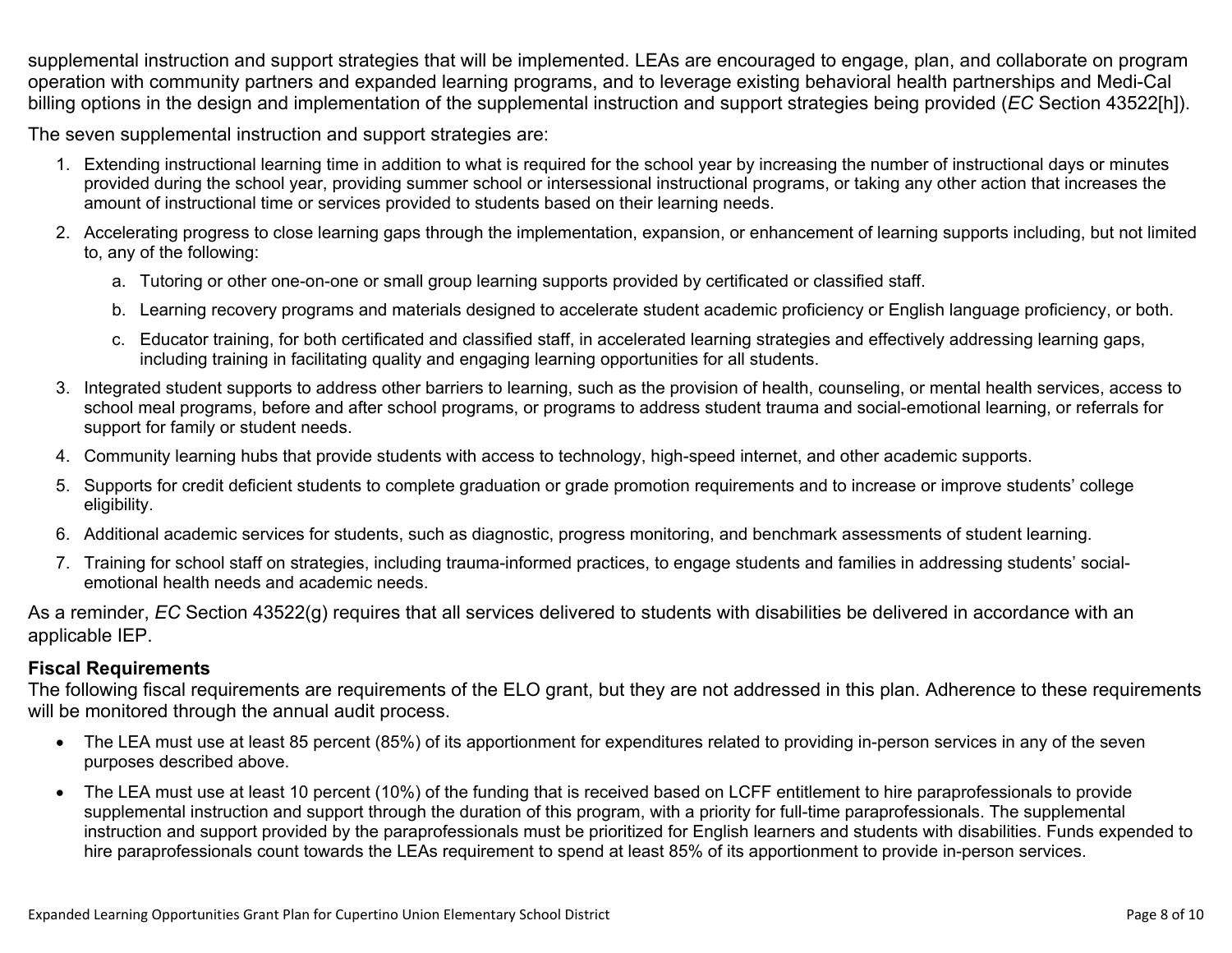<span id="page-8-0"></span> An LEA may use up to 15 percent (15%) of its apportionment to increase or improve services for students participating in distance learning or to support activities intended to prepare the LEA for in-person instruction, before in-person instructional services are offered.

## **Instructions: Plan Descriptions**

Descriptions provided should include sufficient detail yet be sufficiently succinct to promote a broad understanding among the LEA's local community.

#### <span id="page-8-1"></span>**A description of how parents, teachers, and school staff were involved in the development of the plan**

Describe the process used by the LEA to involve, at a minimum, parents, teachers, and school staff in the development of the Expanded Learning Opportunities Grant Plan, including how the LEA and its community identified the seven supplemental instruction and support strategies that will be implemented. LEAs are encouraged to engage with community partners, expanded learning programs, and existing behavioral health partnerships in the design of the plan.

#### <span id="page-8-2"></span>A description of how parents and guardians of students will be informed of the opportunities for supplemental instruction and **support.**

Describe the LEA's plan for informing the parents and guardians of students identified as needing supplemental instruction and support of the availability of these opportunities, including an explanation of how the LEA will provide this information in the parents' and guardians' primary languages, as applicable.

#### <span id="page-8-3"></span>**A description of how students will be identified and the needs of students will be assessed**

Describe the LEA's plan for identifying students in need of academic, social-emotional, and other integrated student supports, including the LEA's plan for assessing the needs of those students on a regular basis. The LEA's plan for assessing the academic needs of its students may include the use of diagnostic and formative assessments.

As noted above in the Plan Requirements, "other integrated student supports" are any supports intended to address barriers to learning, such as the provision of health, counseling, or mental health services, access to school meal programs, before and after school programs, or programs to address student trauma and social-emotional learning, or referrals for support for family or student needs.

#### <span id="page-8-4"></span>**A description of the LEA's plan to provide supplemental instruction and support**

Describe the LEA's plan for how it will provide supplemental instruction and support to identified students in the seven strategy areas defined in the Plan Requirements section. As a reminder, the LEA is not required to implement each of the seven strategies; rather the LEA will to work collaboratively with its community to identify the strategies that will be implemented. The plan must include a description of how supplemental instruction and support will be provided in a tiered framework that bases universal, targeted, and intensive supports on students' needs for academic, social-emotional, and other integrated student supports. The plan must also include a description of how the services will be provided through a program of engaging learning experiences in a positive school climate.

As a reminder, *EC* Section 43522(g) requires that all services delivered to students with disabilities be delivered in accordance with an applicable individualized education program. Additionally, LEAs are encouraged to collaborate with community partners and expanded learning programs, and to leverage existing behavioral health partnerships and Medi-Cal billing options in the implementation of, this plan (*EC* Section 43522[h]).